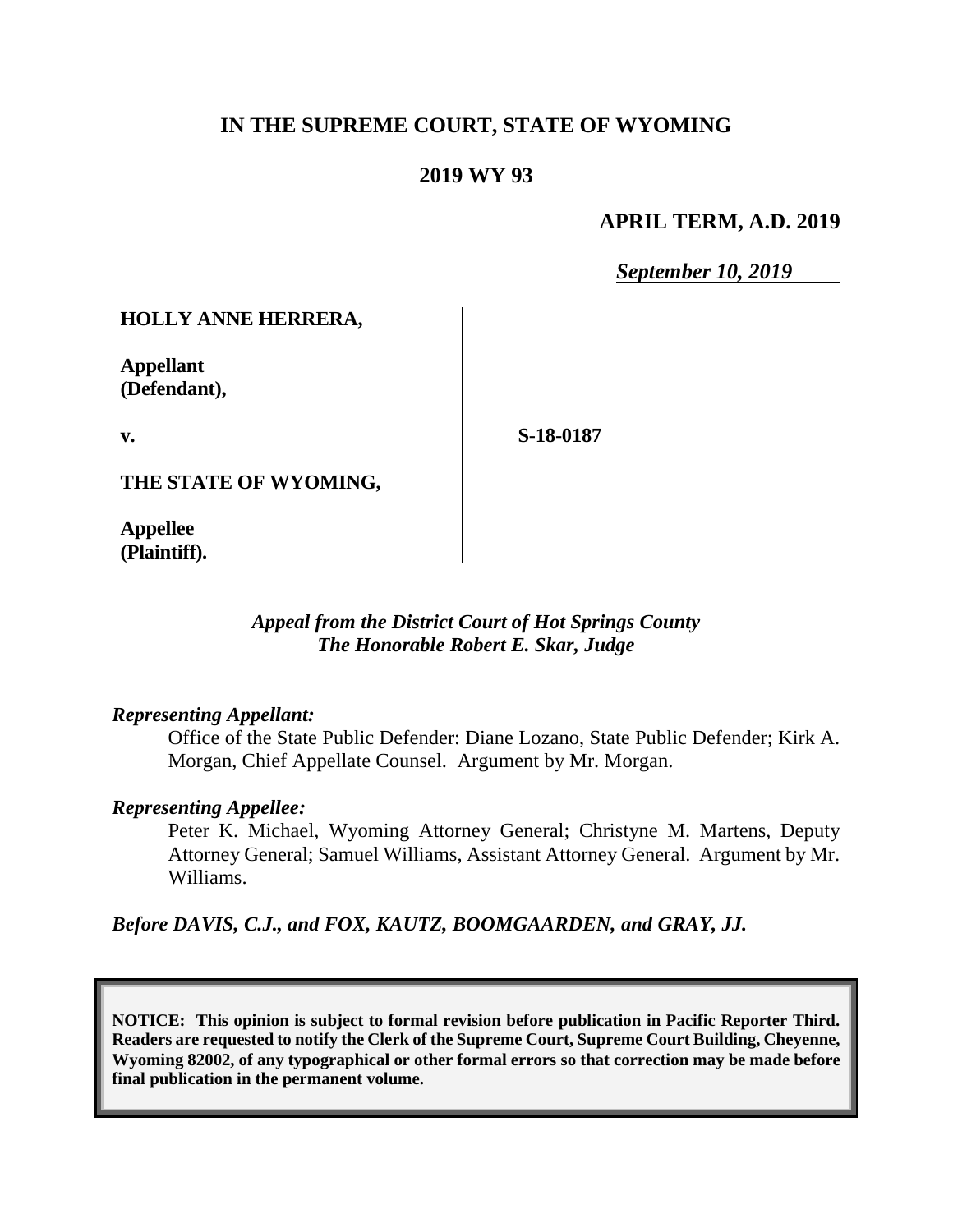## **DAVIS**, **Chief Justice**.

l

[¶1] A jury convicted Holly Herrera of three counts of child endangerment and one count of possession of a controlled substance. On appeal, she claims that her Fifth Amendment right to remain silent was violated when the district court allowed testimony regarding her contamination of a urine sample she was compelled to provide. We affirm.

## **ISSUES**

[¶2] Ms. Herrera raises a single issue on appeal, which we state as:

Was Ms. Herrera's Fifth Amendment right to remain silent violated when the district court admitted testimony regarding her contamination of a compelled urine sample?

The State frames the issue similarly, but also raises the additional question of whether Ms. Herrera waived her Fifth Amendment claim when she failed to raise it in the district court.

# **FACTS**

[¶3] At around 12:00 a.m. on July 1, 2017, Wyoming Highway Patrol Trooper Beatriz Schulmeister stopped a vehicle outside Thermopolis, Wyoming for failure to have the rear license plate illuminated.<sup>1</sup> She approached the vehicle on the passenger side, and she initially saw a little girl and two young boys sleeping in the back seat, and a male driver and an adult male passenger in the front. She knocked on the front passenger window, and when it was rolled down, she introduced herself and informed the driver of the reason for the stop. When she asked for his driver's license, insurance information, and registration, the driver admitted that he did not have a license on him, and that his license had been suspended.

[¶4] Trooper Schulmeister asked both the driver and his passenger their names and dates of birth so that she could verify the suspension and determine whether the passenger, who said he was licensed but did not have his license with him, would be available to drive the vehicle when the stop concluded. She wrote that information down and again asked for insurance and registration. She noticed that both the driver and the passenger were nervous when they pulled documents from the glove box and console, and that they were moving fast without looking at the paperwork. She also observed that the windshield was broken, and she asked how long it had been like that. The driver responded that he did not know because the vehicle belonged to his sister, Holly Herrera.

<sup>1</sup> According to Trooper Schulmeister, the rear license plate is legally required to be illuminated and officers are trained to watch for a lack of lighting as evidence of a stolen vehicle.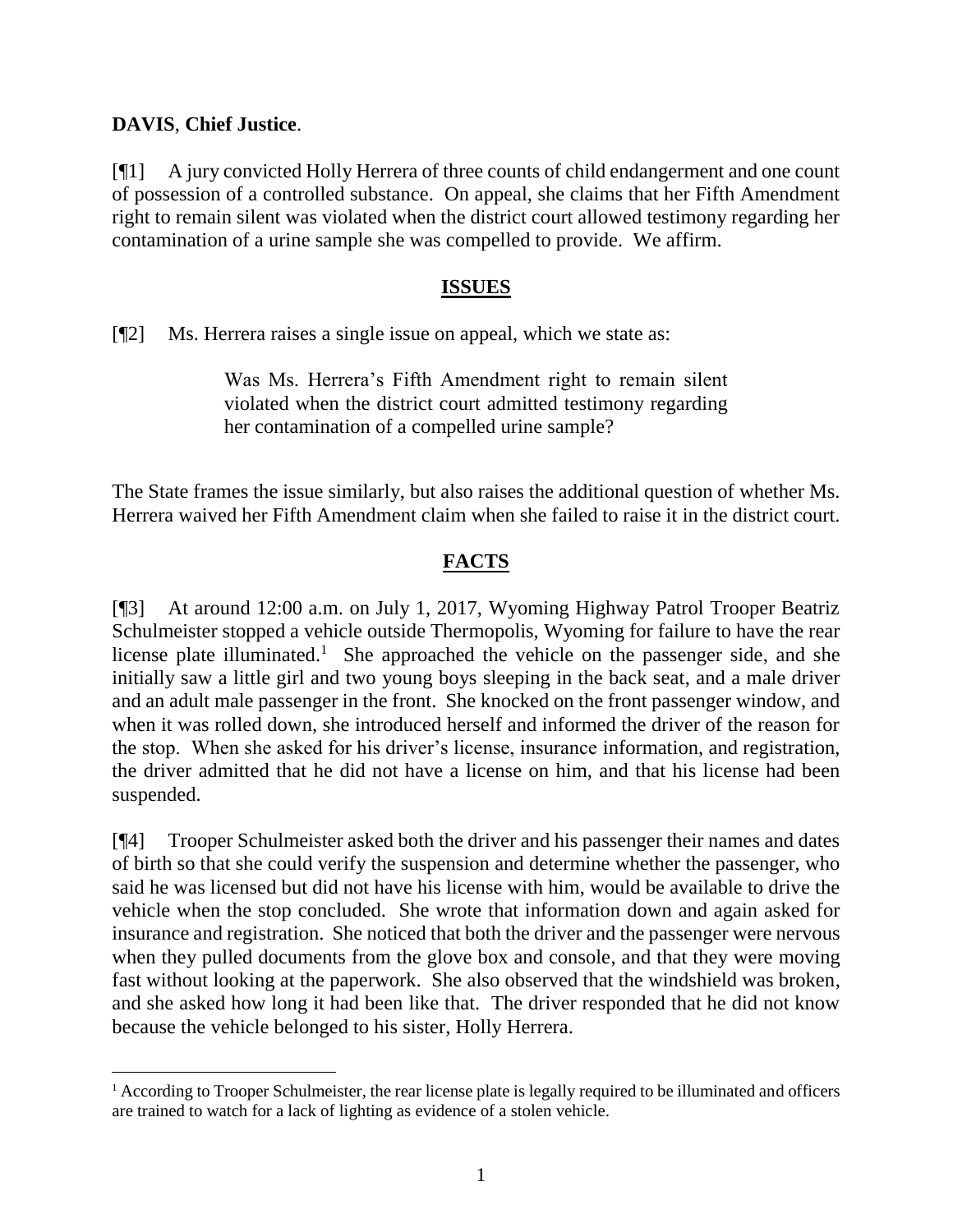[¶5] Trooper Schulmeister ran a check on the information she was given and confirmed that the driver was Christopher Decker and that the front passenger was Derek Fyffe. Because the vehicle had only temporary tags, she was not able to run those for vehicle ownership information, and she returned to the vehicle to again ask for the registration and proof of insurance. She approached on the passenger side but then pointed her flashlight at the driver's side because Mr. Decker was moving about in a nervous manner that concerned her, and she wanted to see his hands. While she was shining her flashlight on the driver's side, its light glanced off of the back seat, and Trooper Schulmeister saw the top of a head underneath one of the children. The person was sitting low in the seat behind the driver's seat and was not wearing a seatbelt. Trooper Schulmeister knocked on the window to ask about the seatbelt and found that the additional passenger was an adult female.

[¶6] That adult female was Holly Herrera, but when Trooper Schulmeister asked her to identify herself, Ms. Herrera gave her a false name, Jacqueline Marie Cardenas, and a false birth date. She said she did not have a current driver's license but that she had a suspended Nevada license. After Trooper Schulmeister obtained Ms. Herrera's information, she told Mr. Decker and Mr. Fyffe that she still needed the vehicle registration. Mr. Fyffe looked in the glove box again and found a certificate of title, which he gave to Trooper Schulmeister.

[¶7] The certificate of title identified Holly Herrera as the vehicle's owner, and Trooper Schulmeister returned to her patrol car to verify the vehicle ownership and the information Ms. Herrera had given her. She was unable to verify the information Ms. Herrera gave her and requested clarification of the correct spelling for her name and her birth date. Ms. Herrera again provided false information, changing the spelling of the false name slightly and date of birth, and Trooper Schulmeister was again unable to verify the information. She then asked Ms. Herrera to write down her information so she could be sure she had the correct spelling and birth date. In response, Ms. Herrera provided false information a third time, again using the same name with minor adjustments to its spelling and her birth date, and Trooper Schulmeister was again unable to verify the information.

[¶8] By this time, Sergeant Jerimie Kraushaar of the Hot Springs County Sheriff's Office had arrived to provide backup. He used information from the certificate of title to find Holly Herrera's Facebook profile and based on the profile photo determined Ms. Herrera's true identity. He informed Trooper Schulmeister of this, and that there was an outstanding warrant for Ms. Herrera's arrest. Trooper Schulmeister cited her for interference with a peace officer and placed her under arrest.

[¶9] The children in the vehicle were Ms. Herrera's twelve-year-old son, a fourteen-yearold neighbor boy, and Mr. Decker's four-year-old daughter. Trooper Schulmeister requested that dispatch contact the Wyoming Department of Family Services for assistance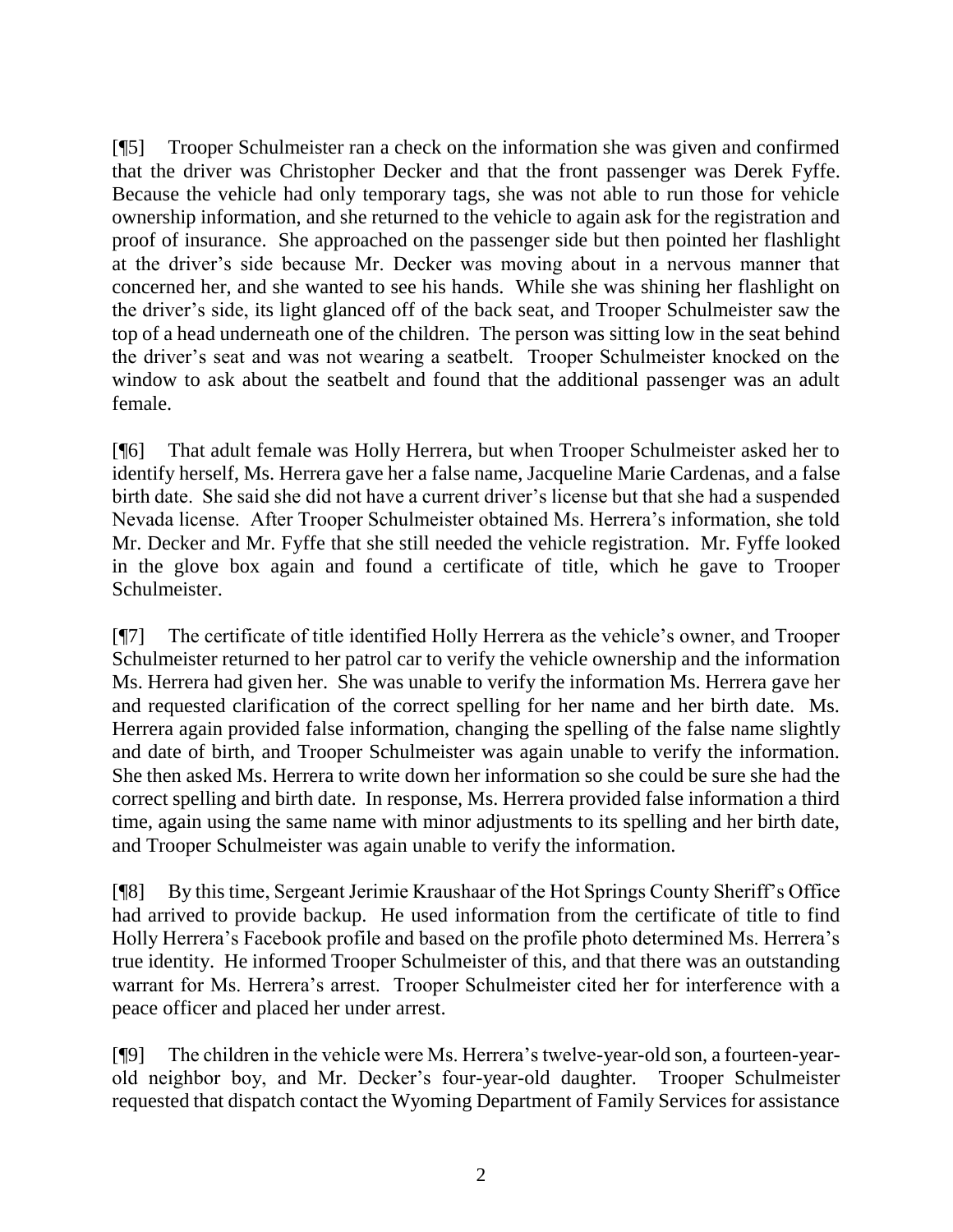with the children, and that it send a wrecker to tow the vehicle. It had to be towed because Mr. Decker's driver's license was suspended, Mr. Fyffe did not have a license on him, and Ms. Herrera was under arrest.

[¶10] Before the vehicle was towed, Trooper Schulmeister inventoried it, as required by Wyoming Highway Patrol policy. During her inventory, she found a white baggy containing a white powdery substance on the floor between the driver's seat and the door. The State Crime Lab later identified the substance as methamphetamine. She also found a bag of unused syringes in the glove box. On the floor behind the driver's seat, she found a "torch," which she recognized as a type of lighter commonly used to smoke controlled substances from a pipe. In the middle of the back seat floor, she found a pink and black cosmetic case that contained cosmetics and a glass pipe wrapped in a paper towel. The glass pipe contained a residue that the State Crime Lab identified as methamphetamine.

[¶11] The outstanding warrant for Ms. Herrera's arrest was for a probation violation. As a condition of her probation, Ms. Herrera was required to submit to urine testing, and on July 3, while she was still in the detention center, Trooper Schulmeister asked her to provide a urine sample. On her first attempt to provide a sample, which was observed by Trooper Schulmeister, Ms. Herrera said she was unable to produce one. On her second attempt a short time later, also observed by Trooper Schulmeister, she was able to urinate but contaminated the sample by dipping it into the toilet water. Because the sample was contaminated, Trooper Schulmeister did not submit it for analysis and made no further attempts to obtain a sample.

[¶12] On July 6, 2017, the State filed an information charging Ms. Herrera with three felony counts of child endangerment-exposure to methamphetamine, and one misdemeanor count of possession of a controlled substance. Before trial, Ms. Herrera requested notice of the State's intent to introduce W.R.E. 404(b) (other acts) evidence, and the State provided no such notice.

[¶13] A jury trial was held February 14-16, 2018. During defense counsel's crossexamination of Trooper Schulmeister, the following exchange occurred concerning Ms. Herrera providing a false name and birth date (footnote added):

> Q. Okay. You made a statement yesterday that oftentimes people – oftentimes people who have warrants don't give their correct names; do you remember making that statement yesterday?

A. Yes.

Q. Okay. Do you run into that quite often? Well, you've apparently run into it before?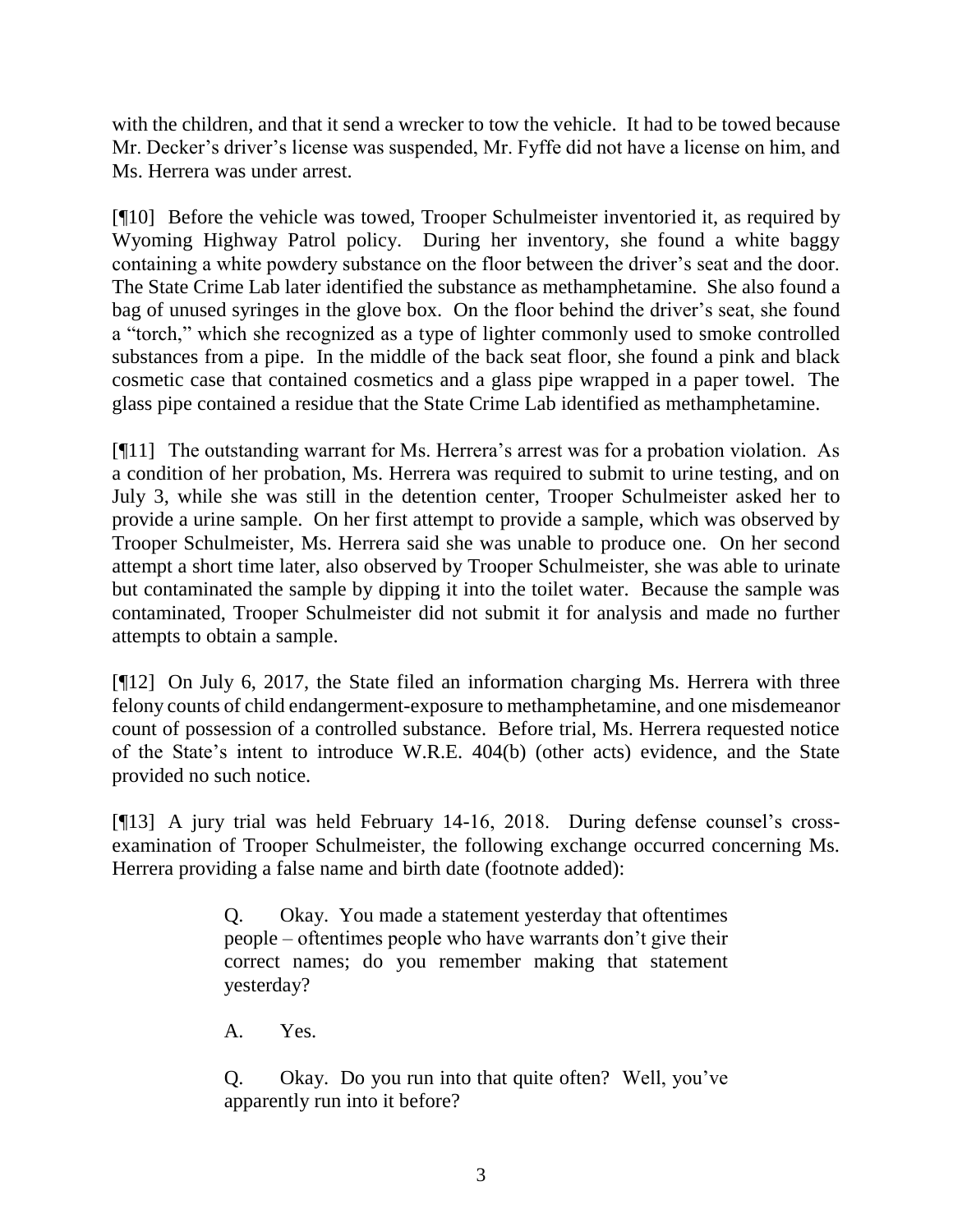A. Can you give me a minute to think about it?

Q. Yeah, that's fine.

A. I don't think that people gave me the wrong names, I don't recall – I don't recall anybody having a warrant, maybe they were just lying because something else.

Q. Okay. With Mr. Fyffe you were really digging there because things weren't matching up?

A. Yes.

Q. And there was a warrant for him, okay, and so you were at that time thinking, "Well, he's possibly given me some false information because he's got a warrant; is that correct?<sup>2</sup>

A. Yes.

Q. So that was kind of going through your mind. You eventually found out who Ms. Herrera was; is that correct?

A. Later on, yes.

Q. Later on. And you also found out that she had a warrant; is that correct?

A. Yes.

[¶14] On redirect examination, the prosecutor asked Trooper Schulmeister if she knew the basis for Ms. Herrera's arrest warrant. The district court sustained a defense objection, and when the prosecutor asked an additional question about conditions related to the warrant, the following occurred in chambers:

> THE COURT: All right. We're on the record outside the presence of the jury. We're doing some redirect on the trooper. There is a question concerning the basis for the warrant that was issued for Ms. Herrera that was testified to. Counsel

<sup>&</sup>lt;sup>2</sup> There was no warrant for Mr. Fyffe's arrest. The confusion arose because when Trooper Schulmeister ran a check of his name, it showed a warrant. On further checking, Trooper Schulmeister determined the warrant was for Mr. Fyffe's twin brother.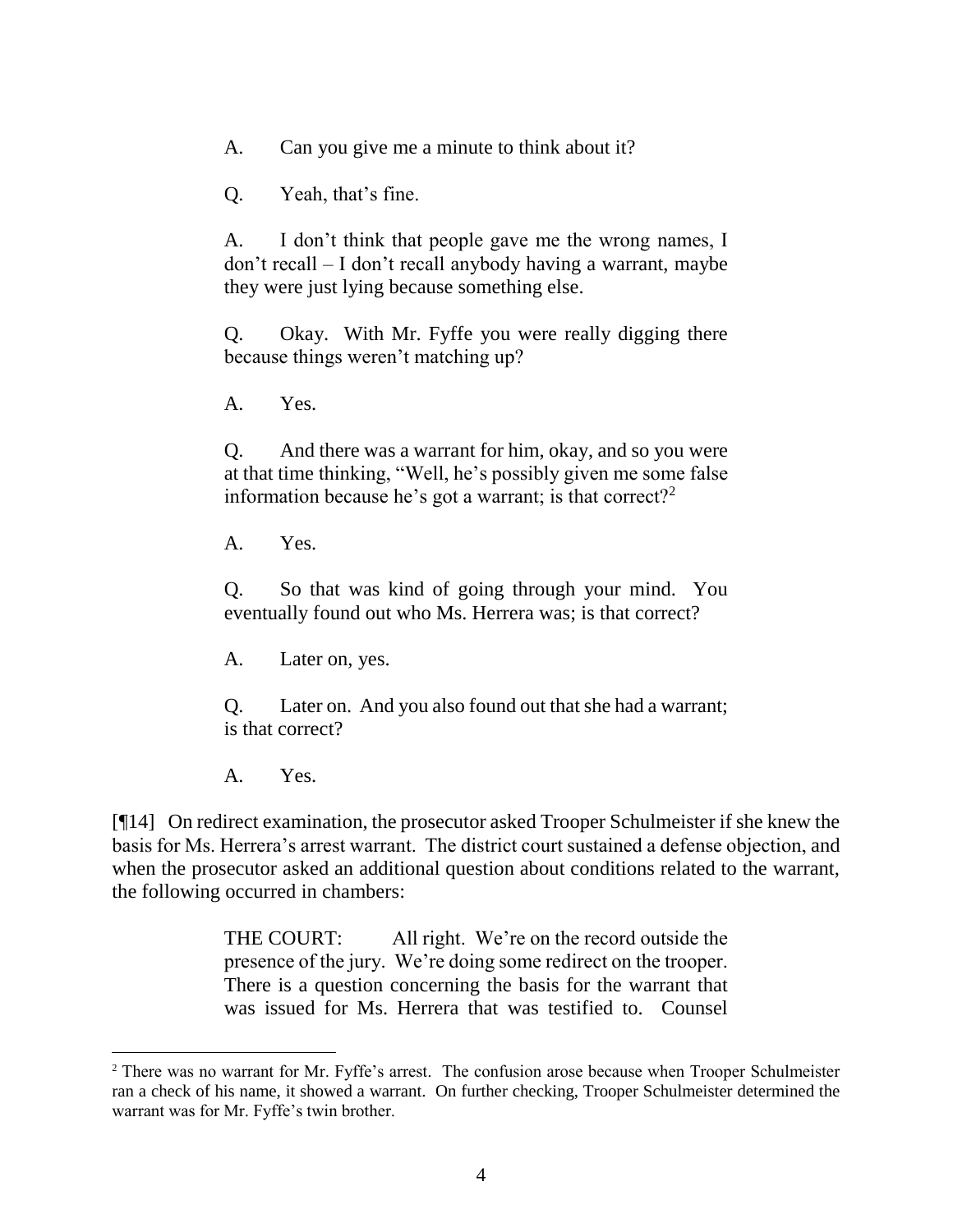lodged an objection, the Court ruled and sustained the objection based on the fact that it's not relevant. Now Counsel, you've asked another question. Go ahead.

[PROSECUTOR]: Your Honor, first of all, and I know the Court has ruled on this, but Defendant is the one that opened the door to the warrant in the first place. The State did not. The State specifically kept that information from the jury, and it was on the cross-examination that the issue of the warrant came up, then there was other testimony about why people lie and, "People oftentimes lie who have warrants. And just lying – just lying because of something else, but you know that the Defendant had a warrant." So the Defense has brought the issue of the warrant up.

The State is not looking to get into specifically what the warrant was for, and by that I mean that the specifics of the probation revocation, which was directly related to drugs; however, I think that the State can ask whether or not the trooper knew the basis for the warrant, which was a probation revocation generically, and then whether there were any conditions attached to that. I think it is relevant because at that point I believe it is further relevant to show and ask whether or not, based upon those conditions, Ms. Herrera – because I think it goes to consciousness of guilt, and we're talking about creating reasonable doubt with Mr. Fyffe and the fact that he planted the drugs, and it wasn't Ms. Herrera. I think at that point when the trooper went to the jail and asked for a UA, pursuant to the conditions of the warrant, she observed certain behavior from Ms. Herrera, which prevented the trooper from obtaining that UA. And I think it is relevant to consciousness of guilt for Ms. Herrera.

We did not open the door. I'm not asking questions about prior bad acts, but certainly the fact that there is a warrant, that again, opened the door by the Defendant, certainly has the indication of a bad act, but not specifically what that bad act is, and we would not ask that question. But I think we are entitled to make inquiry. We were very careful.

[¶15] Over a defense objection, the court ruled that the State could ask Trooper Schulmeister about her attempts to obtain a urine sample from Ms. Herrera, provided that no questions were allowed concerning the underlying warrant or the offense to which it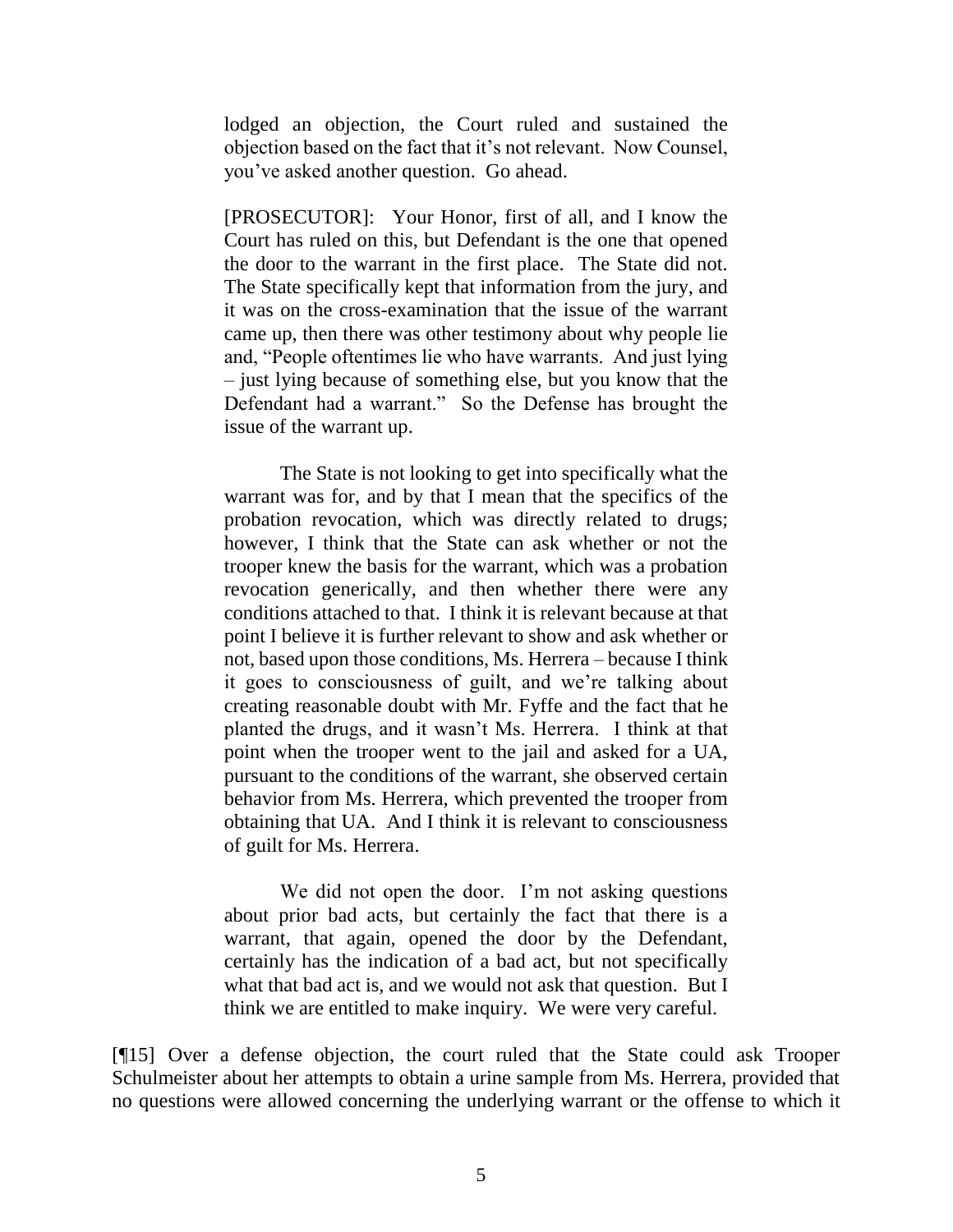related. Trooper Schulmeister then testified as follows concerning her second attempt to obtain the sample:

> A. So she again takes a few minutes, and she, you know, she told me that she was ready this time. And I said so  $-$  but I'm standing, now I'm looking, and never saw anybody put her hands in there and trying to put pressure in there, so I'm trying to look. I'm getting even closer to look what she's doing, and I saw her dipping the cup in the water. Then she said, "I have it." And I can see that the toilet water was moving and that the cup was dripping liquid.

> Q. So did you seal that specimen up and send it in for testing?

> A. No, I told her that was – I saw her dipping and tampering with the urinalysis, that we were done with the games.

> Q. Did you make any further attempt to get a urine sample from her?

A. No.

[¶16] The jury found Ms. Herrera guilty on all four counts, and the district court sentenced her to a total prison term of three to five years. Ms. Herrera timely appealed to this Court.

## **DISCUSSION**

[¶17] Before turning to the merits of Ms. Herrera's Fifth Amendment claim, we address the State's claim that she waived review when she failed to raise her claim below.

## **A. Waiver**

[¶18] W.R.Cr.P. 12(b)(3) requires that a motion to suppress evidence must be made before trial. We have said:

> W.R.Cr.P. 12(b)(3) requires that a motion to suppress be made before trial, and if a pretrial motion is not made, appellate review is precluded. *Rodriguez v. State*, 2019 WY 25, ¶ 33, 435 P.3d 399, 409 (Wyo. 2019). The only exception to this bar is a showing of good cause for the failure to file the required pretrial motion. *Id*. ¶ 38, 435 P.3d at 411. "If 'the record reveals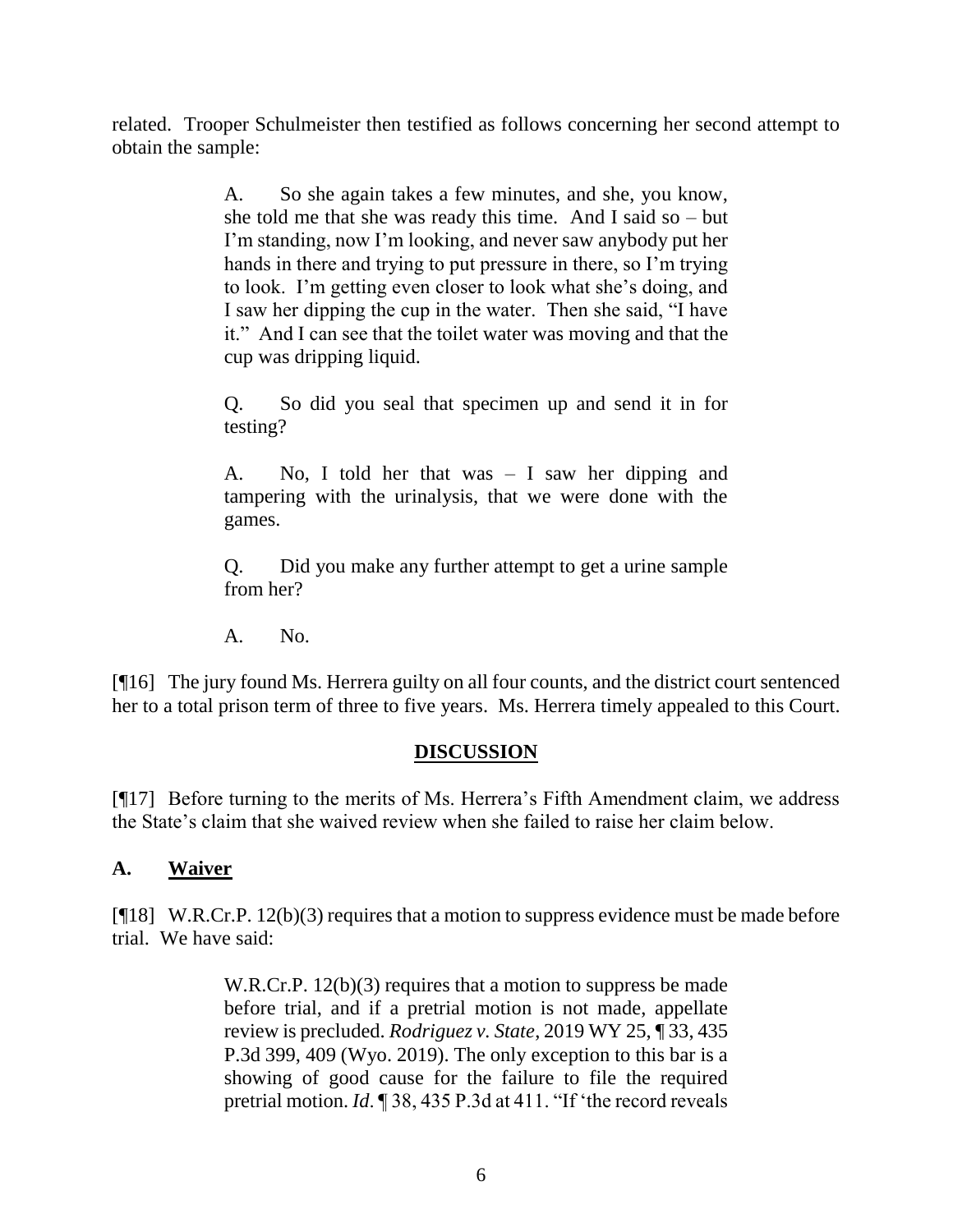no impediment to the defendant's ability to have raised the issue prior to appeal,' good cause for failing to raise the issue in a timely manner cannot be found." *Id*. ¶ 40, 435 P.3d at 411 (quoting *United States v. Augustine*, 742 F.3d 1258, 1266 (10th Cir. 2014)); *see also United States v. Baker*, 713 F.3d 558, 561 (10th Cir. 2013) (good cause will be found lacking if record shows that sufficient information was available to defense counsel before trial to enable him to frame suppression argument).

*Bittleston v. State*, 2019 WY 64, ¶ 36, 442 P.3d 1287, 1296 (Wyo. 2019).

[¶19] Ms. Herrera did not file a motion to suppress, but under the circumstances of this case, we find good cause for not doing so. First, Ms. Herrera requested notice of the State's intent to introduce other acts evidence, and the State provided no such notice. As the prosecutor indicated, before defense counsel cross-examined Trooper Schulmeister about the warrant, the State had no intention of delving into the warrant for Ms. Herrera's arrest and the attempts to obtain a urine sample. It is therefore understandable that Ms. Herrera would not have anticipated the need for a motion to suppress, and we therefore find no waiver of her claim.<sup>3</sup>

# **B. Standard of Review**

 $\overline{a}$ 

[¶20] Ms. Herrera contends that because her Fifth Amendment claim asserts a fundamental error, the standard of review must be de novo and the State bears the burden of proving any error was harmless beyond a reasonable doubt. We disagree.

[¶21] When a claim is raised for the first time on appeal, our review is for plain error, regardless of whether the error asserted is of a fundamental nature. *Lemus v. Martinez*, 2019 WY 52, ¶ 42 n.9, 441 P.3d 831, 840 n.9 (Wyo. 2019) (noting plain error standard applies when appellant demonstrates trial court's actions may have impacted fundamental rights); *Sparks v. State*, 2019 WY 50, ¶ 39, 440 P.3d 1095, 1108 (Wyo. 2019) (citing *Anderson v. State*, 2014 WY 13, ¶ 20, 317 P.3d 1108, 1115 (Wyo. 2014)) (review of

<sup>&</sup>lt;sup>3</sup> It is also not clear that defense counsel could have anticipated his own cross-examination questions about the warrant. That appears to have developed after Trooper Schulmeister testified about her difficulty in determining whether Mr. Fyffe, the adult male passenger, had a warrant for his arrest. She was concerned that he gave her a false first and middle name because when she ran his name, she found an arrest warrant for someone with the same last name, date of birth, and physical description. After much back and forth, she learned that the warrant was for his twin brother, but in the course of her testimony, she indicated that sometimes a person will lie about his name if he knows a warrant has issued for his arrest. Apparently, defense counsel seized on this as an explanation for Ms. Herrera hiding her identity from Trooper Schulmeister and providing false information—as opposed to an alternative explanation that she did not want to be found in the vehicle she owned and in which methamphetamine was located.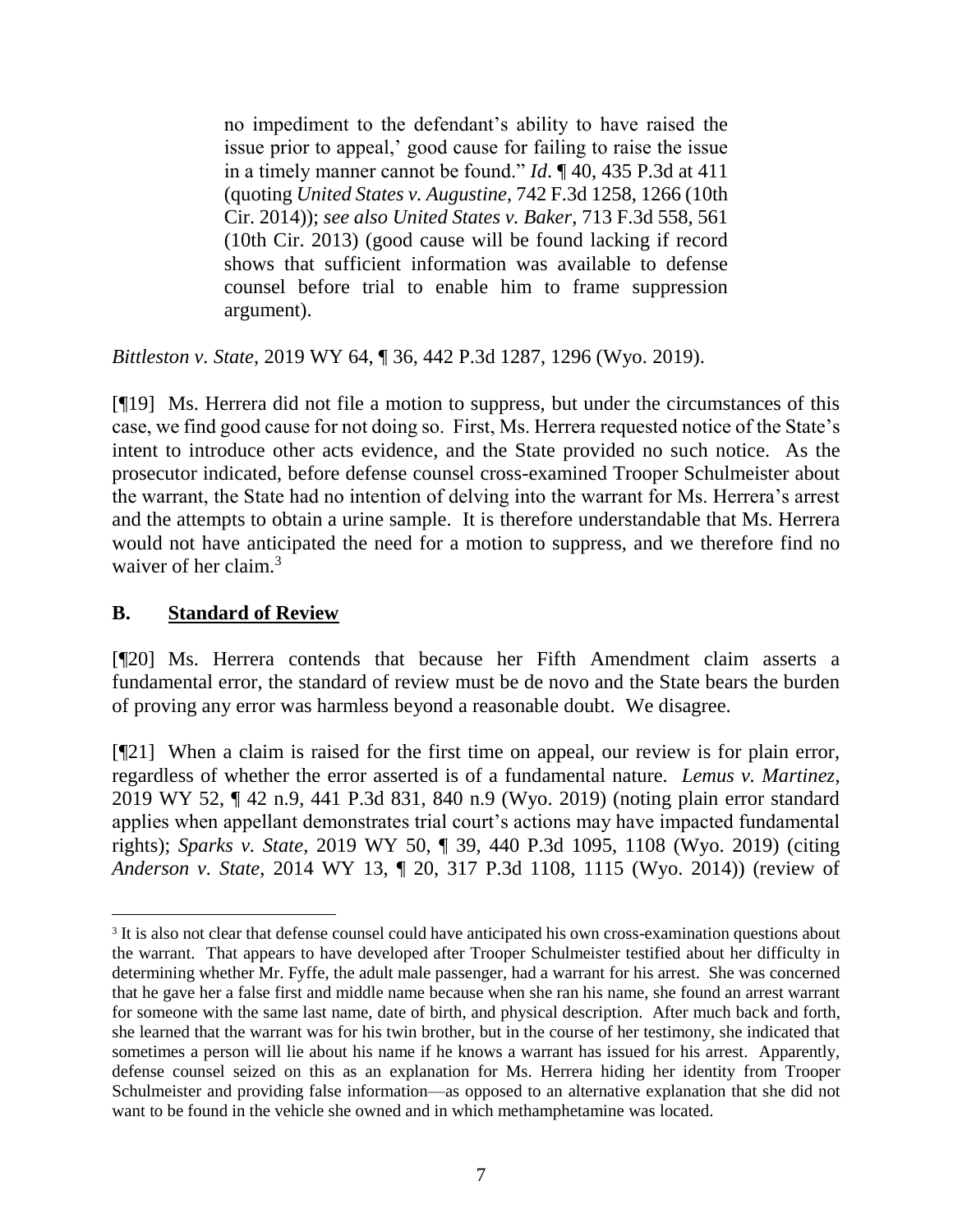constitutional claims is for plain error where appropriate objection not made below). We have said:

> This Court generally does not consider issues raised for the first time on appeal.... "Our rule is that in the absence of fundamental error affecting a substantial right of the appellant an issue raised for the first time on appeal will not be considered." *Davis v. State*, 859 P.2d 89, 94 (Wyo. 1993). We review those claims not objected to at trial and raised for the first time on appeal for plain error.

*Brown v. State*, 2014 WY 104, ¶ 15, 332 P.3d 1168, 1173 (Wyo. 2014) (quoting *Belden v. State*, 2003 WY 89, ¶ 55, 73 P.3d 1041, 1090 (Wyo. 2003)).

[¶22] In fact, the fundamental nature of an alleged error is not material to our review when the issue raised for the first time on appeal is one that Rule 12(b) requires to be raised before trial. We have said:

> We . . . do not mean to suggest that whether an issue is fundamental is a Rule 12-required inquiry. It simply is not. The United States Supreme Court has recognized that [Rule 12](http://www.westlaw.com/Link/Document/FullText?findType=L&pubNum=1008764&cite=WYRRCRPR12&originatingDoc=Ie4f3db003f9e11e9bb0cd983136a9739&refType=LQ&originationContext=document&vr=3.0&rs=cblt1.0&transitionType=DocumentItem&contextData=(sc.Search)) will operate to effect a waiver even where the defendant alleges "the deprivation of a substantial constitutional right."

*Rodriguez*, ¶ 43 n.10, 435 P.3d at 412 n.10 (quoting *Davis v. United States*, 411 U.S. 233, 243, 93 S.Ct. 1577, 1583, 36 L.Ed.2d 216 (1973)).

[¶23] Our sole consideration in determining whether to review a Rule 12(b) issue raised for the first time on appeal is whether the defendant has shown good cause for failing to raise the issue below. If we find good cause, as we did here, our review is for plain error, just as it is for any other issue raised for the first time on appeal. *See United States v. Lockett*, 859 F.3d 425, 428 (7th Cir. 2017) (quoting *United States v. Acox*, 595 F.3d 729, 731 (7th Cir. 2010)) (review will be for plain error if good cause is shown for absence of pretrial motion.).

[¶24] To establish plain error, an appellant must show that:

"(1) the alleged error clearly appears in the record; (2) the alleged error clearly and obviously violates a clear and unequivocal rule of law; and (3) the alleged error affects a substantial right" to his material prejudice. *Cole v. State*, 2017 WY 87, ¶ 9, 399 P.3d 618, 620 (Wyo. 2017); *see also Brown*, ¶ 19, 332 P.3d at 1175. To satisfy the prejudice element of the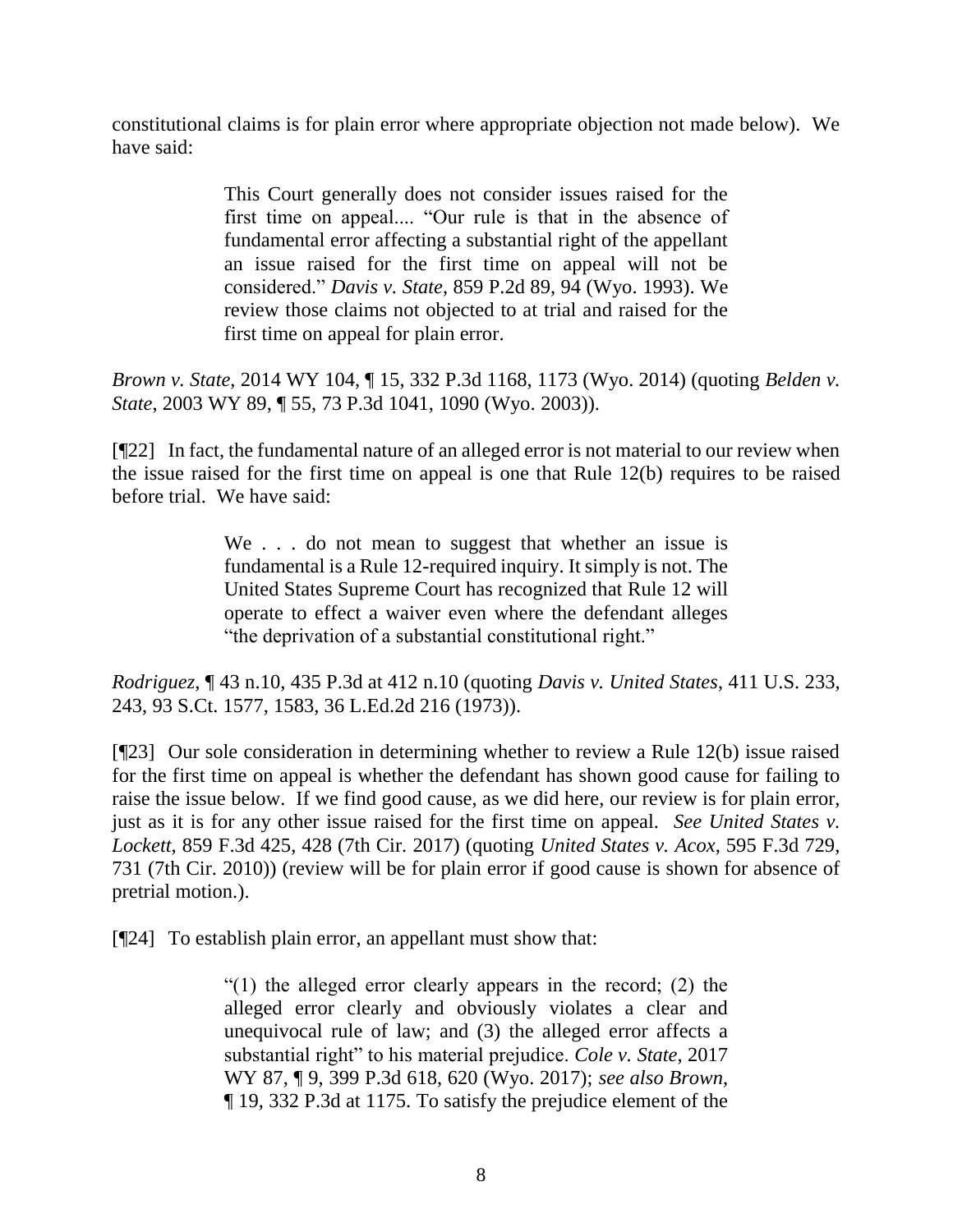plain error standard, a defendant must demonstrate a reasonable probability that he would have obtained a more favorable trial verdict without the error. *Larkins v. State*, 2018 WY 122, ¶ 94, 429 P.3d 28, 50 (Wyo. 2018).

*Nielsen v. State*, 2018 WY 132, ¶ 23, 430 P.3d 740, 748 (Wyo. 2018).

## **C. Merits of Ms. Herrera's Fifth Amendment Claim**

[¶25] Ms. Herrera's Fifth Amendment claim stems from Trooper Schulmeister's attempts to obtain a urine sample from her. Ms. Herrera does not challenge the trooper's authority to demand the sample, and she does not contend that the sample itself, had one been obtained, would be inadmissible under the Fifth Amendment. She instead contends that her contamination of the sample communicated her guilty knowledge or consciousness of guilt, and that evidence of the contamination was therefore admitted in violation of her right to remain silent. We find no support for this claim in the Fifth Amendment.

[¶26] The United States Supreme Court has described the Fifth Amendment right to remain silent as follows:

> The Self–Incrimination Clause of the Fifth Amendment provides that no "person ... shall be compelled in any criminal case to be a witness against himself." Although the text does not delineate the ways in which a person might be made a "witness against himself," *cf*. *Schmerber v. California*, 384 U.S. 757, 761-762, n. 6, 86 S.Ct. 1826, 1831, n. 6, 16 L.Ed.2d 908 (1966), we have long held that the privilege does not protect a suspect from being compelled by the State to produce "real or physical evidence." *Id*., at 764, 86 S.Ct., at 1832. Rather, the privilege "protects an accused only from being compelled to testify against himself, or otherwise provide the State with evidence of a testimonial or communicative nature." *Id*., at 761, 86 S.Ct., at 1830. "[I]n order to be testimonial, an accused's communication must itself, explicitly or implicitly, relate a factual assertion or disclose information. Only then is a person compelled to be a 'witness' against himself." *Doe v. United States*, 487 U.S. 201, 210, 108 S.Ct. 2341, 2347, 101 L.Ed.2d 184 (1988).

*Pennsylvania v. Muniz*, 496 U.S. 582, 588-89, 110 S.Ct. 2638, 2643. 110 L.Ed.2d 528 (1990) (footnote omitted); *see also Smith v. State*, 2009 WY 2, ¶ 27, 199 P.3d 1052, 1060 (Wyo. 2009) ("[T]he Fifth Amendment right against self-incrimination, i.e., the right to remain silent, only extends to testimonial or communicative evidence.").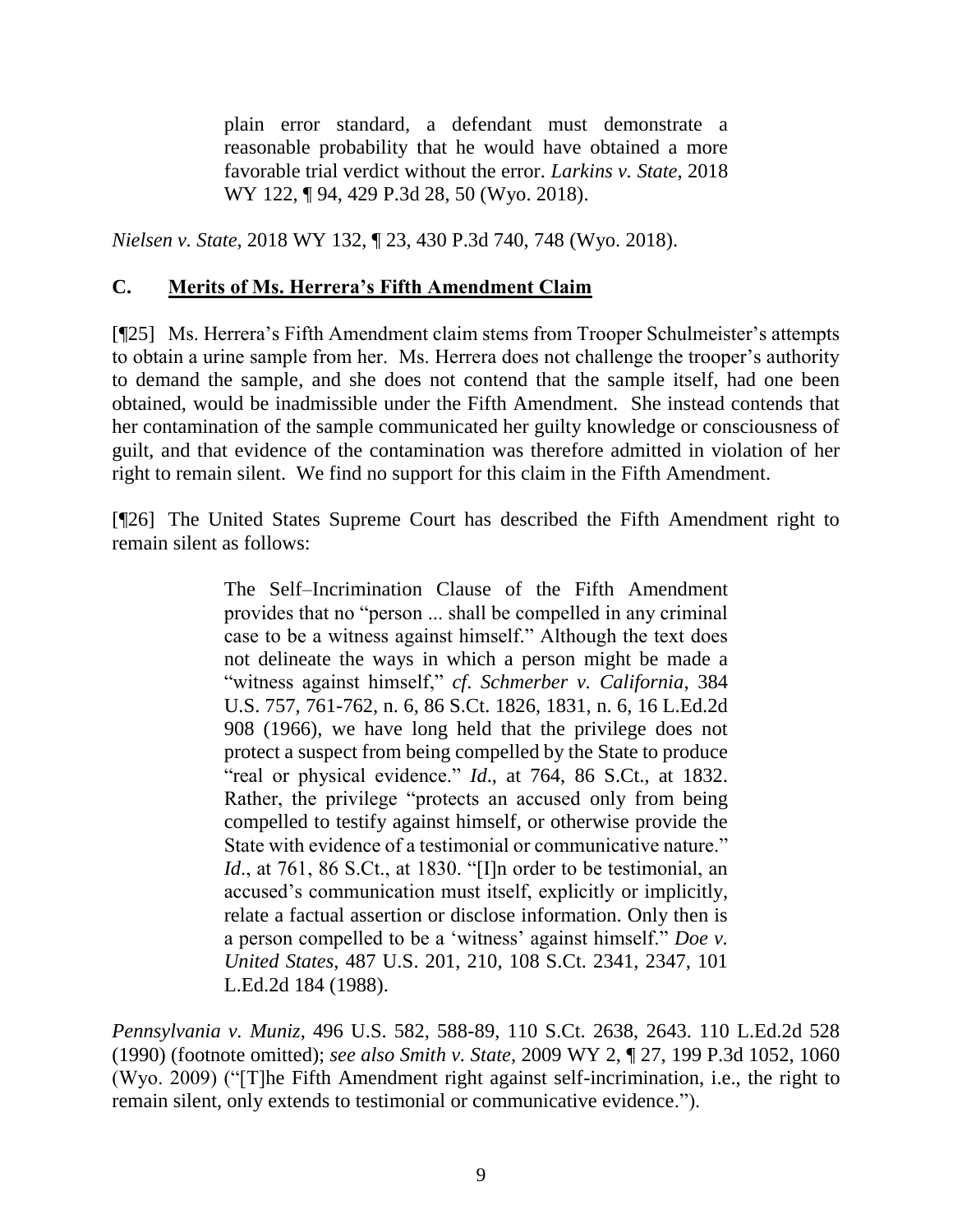[¶27] The question then is whether Ms. Herrera was compelled to communicate her incriminating thoughts when she was required to provide a urine sample. Answering this question requires two considerations: 1) Was Ms. Herrera's act of contaminating her urine sample a communicative act; and 2) did the government compel Ms. Herrera to contaminate her urine sample? We address them in that order.

## **1. Contamination of Sample as Communicative Act**

[¶28] A communicative act may be verbal or nonverbal, but a nonverbal act is testimonial only when it "reflects the actor's communication of his thoughts to another." *Muniz*, 496 U.S. at 595 n.9, 110 S.Ct. at 2647 n.9. The Supreme Court has further explained:

> The word "witness" in the constitutional text limits the relevant category of compelled incriminating communications to those that are "testimonial" in character. As Justice Holmes observed, there is a significant difference between the use of compulsion to extort communications from a defendant and compelling a person to engage in conduct that may be incriminating. Thus, even though the act may provide incriminating evidence, a criminal suspect may be compelled to put on a shirt, to provide a blood sample or handwriting exemplar, or to make a recording of his voice. The act of exhibiting such physical characteristics is not the same as a sworn communication by a witness that relates either express or implied assertions of fact or belief. *Pennsylvania v. Muniz*, 496 U.S. 582, 594-598, 110 S.Ct. 2638, 110 L.Ed.2d 528 (1990). Similarly, the fact that incriminating evidence may be the byproduct of obedience to a regulatory requirement, such as filing an income tax return, maintaining required records, or reporting an accident, does not clothe such required conduct with the testimonial privilege.

*United States v. Hubbell*, 530 U.S. 27, 34-35, 120 S.Ct. 2037, 2042-43, 147 L.Ed.2d 24 (2000) (footnotes omitted).

[¶29] In *South Dakota v. Neville*, 459 U.S. 553, 103 S.Ct. 916, 74 L.Ed.2d 748 (1983), the Court addressed the question of whether a defendant's Fifth Amendment right to remain silent was violated by the admission of evidence that he exercised his right to refuse a blood alcohol test. In ruling on the question, the Court did not decide whether a refusal is a communicative act and instead rejected the claim on the ground that the government did not compel the defendant to refuse testing. *Neville*, 459 U.S. at 562, 103 S.Ct. at 921-22 ("Since no impermissible coercion is involved when the suspect refuses to submit to take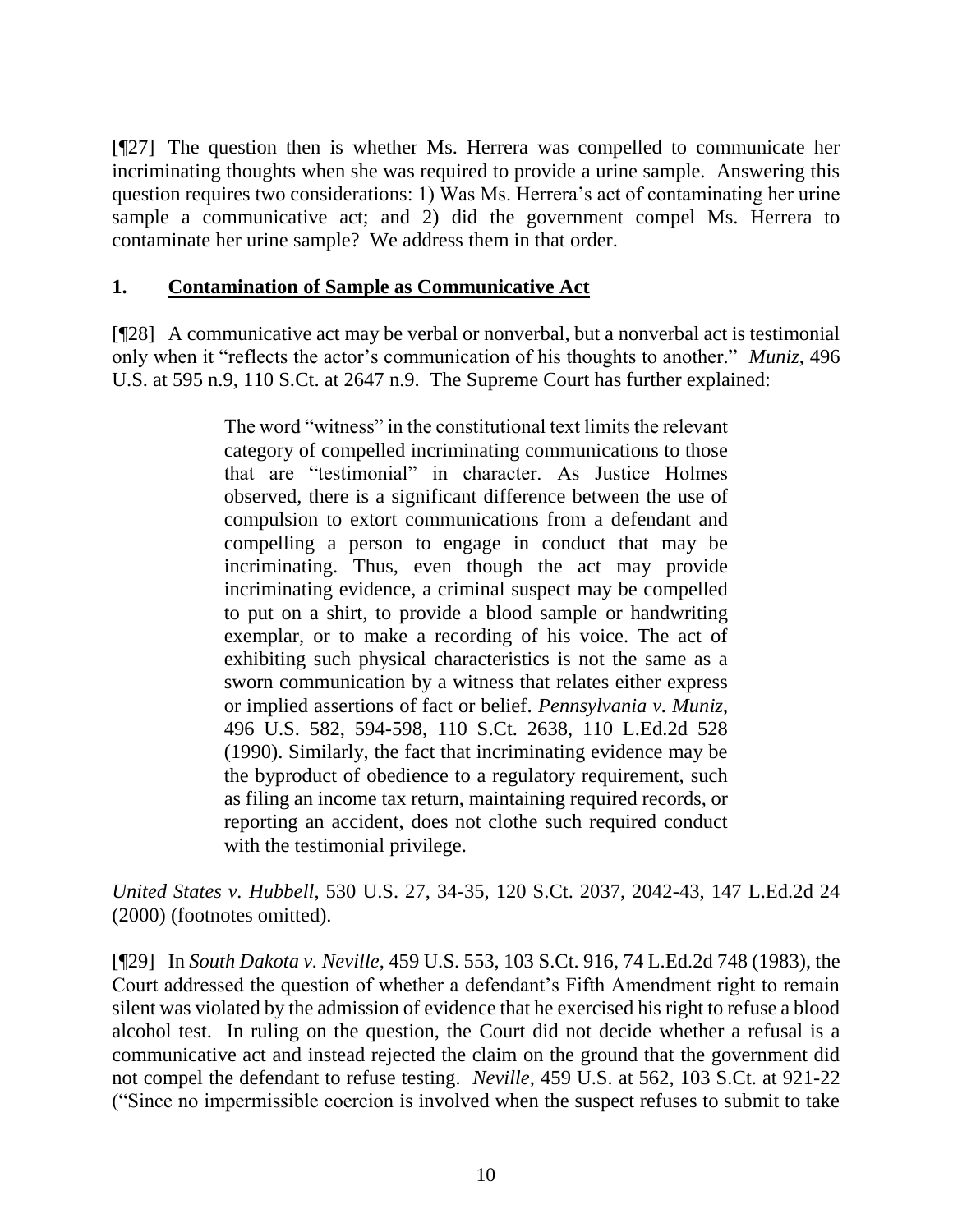the test, regardless of the form of refusal, we prefer to rest our decision on this ground[.]"). The Court also observed, however, that a majority of courts have found that a refusal to submit to lawful testing is not a communicative act.

> Most courts applying general Fifth Amendment principles to the refusal to take a blood test have found no violation of the privilege against self-incrimination. Many courts, following the lead of Justice Traynor's opinion for the California Supreme Court in *People v. Sudduth*, 65 Cal.2d 543, 55 Cal.Rptr. 393, 421 P.2d 401 (1966), cert. denied, 389 U.S. 850, 88 S.Ct. 43, 19 L.Ed.2d 119 (1967), have reasoned that refusal to submit is a physical act rather than a communication and for this reason is not protected by the privilege. As Justice Traynor explained more fully in the companion case of *People v. Ellis*, 65 Cal.2d 529, 55 Cal.Rptr. 385, 421 P.2d 393 (1966) (refusal to display voice not testimonial), evidence of refusal to take a potentially incriminating test is similar to other circumstantial evidence of consciousness of guilt, such as escape from custody and suppression of evidence. The court below, relying on *Dudley v. State*, 548 S.W.2d 706 (Tex.Cr.App.1977), and *State v. Andrews*[, 297 Minn. 260, 212 N.W.2d 863 \(1973\),](http://www.westlaw.com/Link/Document/FullText?findType=Y&serNum=1973118393&pubNum=0000595&originatingDoc=I178e47e89c1f11d993e6d35cc61aab4a&refType=RP&originationContext=document&vr=3.0&rs=cblt1.0&transitionType=DocumentItem&contextData=(sc.DocLink)) cert. denied, 419 U.S. 881, 95 S.Ct. 146, 42 L.Ed.2d 121 (1974), rejected this view. This minority view emphasizes that the refusal is "a tacit or overt expression and communication of defendant's thoughts," *State v. Neville*, 312 N.W.2d, at 726, and that the Constitution "simply forbids any compulsory revealing or communication of an accused person's thoughts or mental processes, whether it is by acts, failure to act, words spoken or failure to speak." *Dudley*, 548 S.W.2d, at 708.

> While we find considerable force in the analogies to flight and suppression of evidence suggested by Justice Traynor, we decline to rest our decision on this ground.

*Neville*, 459 U.S. at 560-61, 103 S.Ct. at 921 (footnotes omitted).

[¶30] We find the majority rule, that an accused's refusal to submit to lawful testing is not a communicative act, to be the better reasoned position. The Washington Supreme Court offered a particularly persuasive analysis when it rejected an argument that an accused's refusal to perform a field sobriety test (FST) was a communicative act entitled to Fifth Amendment protection.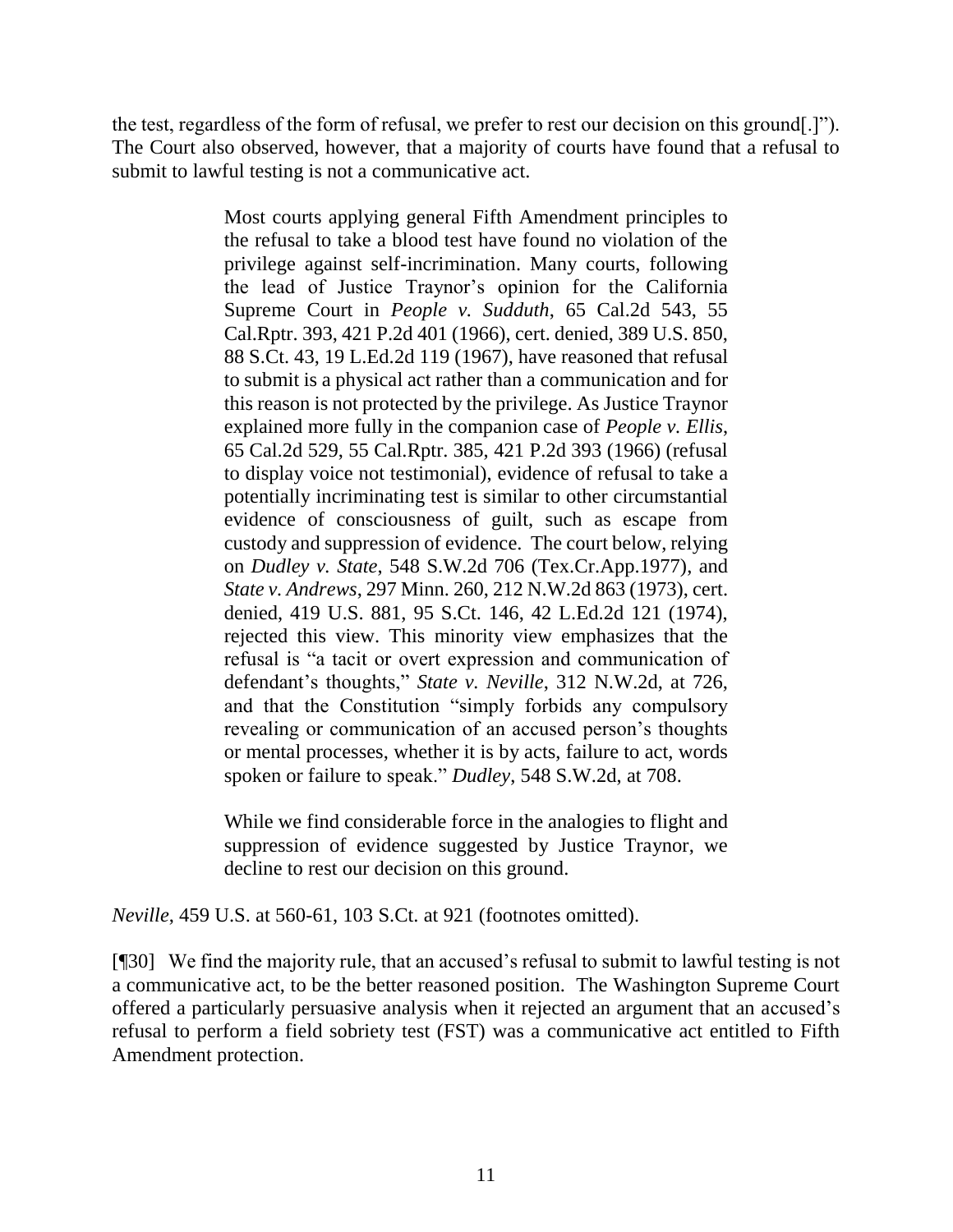The Court of Appeal in this case acknowledged that the performance of an FST is nontestimonial, but distinguished between a suspect's *performance* of an FST and a suspect's *response* to a question about whether he is willing to take the test. *City of Seattle v. Stalsbroten*, 91 Wash.App. 226, 232, 957 P.2d 260 (1998). According to the court, the question of whether the performance of an FST produces nontestimonial evidence is separate from the question of whether the request to perform an FST produces nontestimonial evidence. *Id*. The court agreed that the performance of an FST is nontestimonial, but concluded that a question about a suspect's willingness to participate in an FST requires a testimonial response. *Id*. According to the court, a suspect's refusal to perform an FST communicates to the officer the suspect's implied belief that he or she thinks he or she will fail the test. *Id*. Given the fact that the refusal communicates a suspect's "perception of intoxication," the court concluded that the refusal to submit to FSTs is testimonial and therefore constitutionally protected. *Id*. at 235, 957 P.2d 260.

We disagree with this distinction. A suspect's refusal to perform an FST is no more testimonial than the suspect's actual performance of an FST. *State v. Hoenscheid*, 374 N.W.2d 128 (S.D.1985). Just because refusal evidence has probative value does not mean that such evidence is testimonial. *See Welch v. District Court of Vt.*, 461 F.Supp. 592, 595 (D.Vt. 1978) (discussing refusal evidence in the context of Breathalyzer tests) *aff'd*, 594 F.2d 903 (2d Cir. 1979). A refusal to submit to sobriety tests is not a statement communicating testimonial evidence; rather, the refusal "is best described as conduct indicating a consciousness of guilt." *Newhouse v. Misterly*, 415 F.2d 514, 518 (9th Cir. 1969) (discussing refusal evidence in the context of blood alcohol tests). The act of refusal "merely exposes [the defendant] to the drawing of inferences, just as does any other act." *State v. Wright*, 116 N.M. 832, 835, 867 P.2d 1214, 1216 (Ct. App. 1993) (quoting *McKay v. Davis*, 99 N.M. 29, 31, 653 P.2d 860, 861 (1982)).

The argument that a refusal to take an FST communicates the suspect's belief that the test will produce evidence of his or her guilt confuses reasonable inferences with communications. *See Welch*, 461 F.Supp. at 595. "Perhaps one might infer from the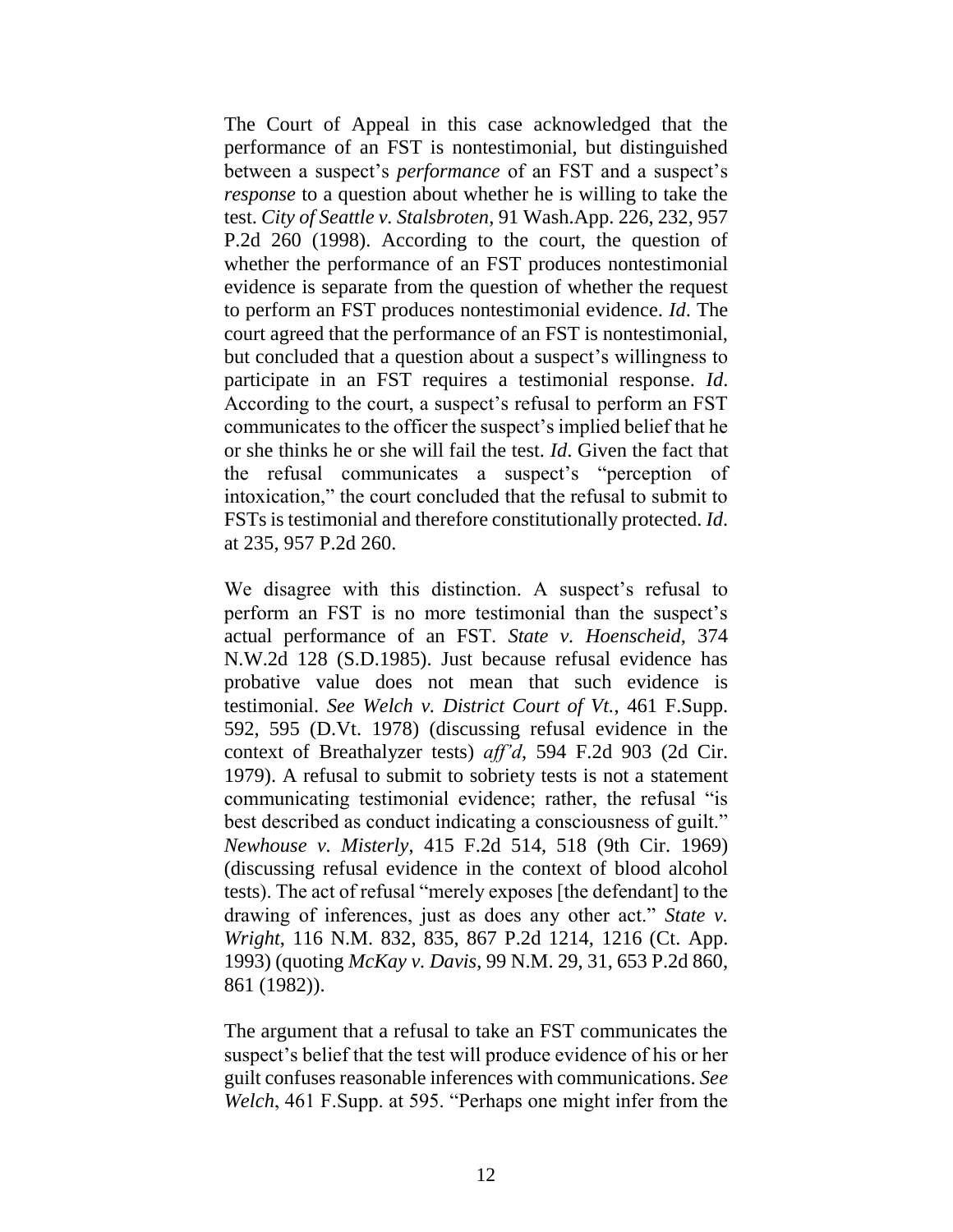refusal that it is an effort to conceal intoxication, but evidence of the refusal and of the words of refusal, standing alone, does not constitute testimonial evidence of any thought, reason or excuse for the refusal." *Id*. (footnote omitted). Because a defendant's refusal to perform an FST is not testimonial evidence, Fifth Amendment protections do not apply.

*City of Seattle v. Stalsbroten*, 978 P.2d 1059, 1062-63 (Wash. 1999).

[¶31] Ms. Herrera's act of contaminating her urine sample is no different from a refusal to submit to testing. *See State v. Crawley*, 633 N.W.2d 802, 805 (Iowa 2001) (no difference between refusal to submit handwriting exemplar and attempt to disguise it); *People v. Tai*, 44 Cal. Rptr.2d 253, 258 (Cal. Ct. App. 1995) (same); *State v. Haze*, 542 P.2d 720, 723 (Kan. 1975) (citing *United States v. Stembridge*, 477 F.2d 874 (5th Cir. 1973)) ("no meaningful distinction between the affirmative act of intentionally distorting handwriting and verbally refusing to give an exemplar"). Moreover, courts have recognized that attempts to thwart lawful testing are no more communicative and garner no greater Fifth Amendment protection than the tests themselves or refusals to submit to the testing.

> Just as a defendant's refusal to provide a handwriting exemplar is admissible evidence of consciousness of guilt (*see People v. Clark* (1993) 5 Cal.4th 950, 1003, 22 Cal.Rptr.2d 689, 857 P.2d 1099), so too is opinion evidence of a defendant's efforts to disguise his handwriting on an exemplar. Since a defendant has no privilege to refuse to provide a court-ordered handwriting exemplar, his or her attempts to alter or disguise this physical characteristic is admissible evidence of consciousness of guilt. The Fifth Amendment privilege against self-incrimination is not implicated by the admission of such expert opinion testimony.

*Tai*, 44 Cal. Rptr.2d at 258; *see also United States v. Wolfish*, 525 F.2d 457, 461 (2nd Cir. 1975) (per curiam); *Stembridge*, 477 F.2d at 876.

[¶32] Ms. Herrera's reliance on *Doe v. United States*, 487 U.S. 201, 108 S.Ct. 2341, 101 L.Ed.2d 184 (1988), to suggest otherwise is misplaced. In *Doe*, the Court noted an earlier ruling in which it had held that the issuance of a subpoena might implicate Fifth Amendment-protected communications. *Doe*, 487 U.S. at 208, 108 S.Ct. at 2347. The Court explained:

> [T]he act of production could constitute protected testimonial communication because it might entail implicit statements of fact: by producing documents in compliance with a subpoena,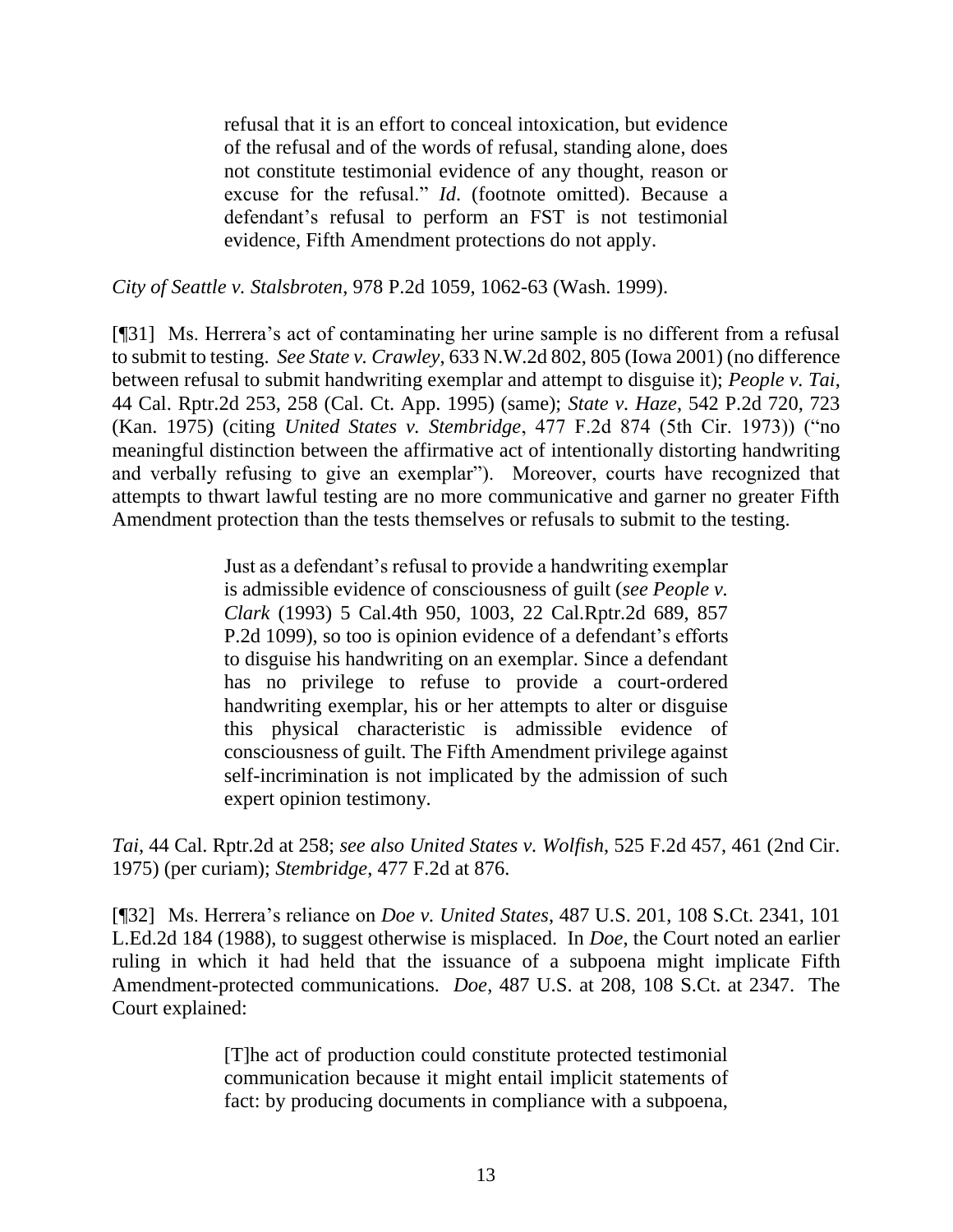the witness would admit that the papers existed, were in his possession or control, and were authentic.

*Id.*

[¶33] Ms. Herrera was ordered to provide a urine sample. A urine sample is a physical sample, not a compelled communication of information or thoughts. *Schmerber v. State of California*, 384 U.S. 757, 765, 86 S.Ct. 1826, 1832, 16 L.Ed.2d 908 (1966) ("Not even a shadow of testimonial compulsion upon or enforced communication by the accused was involved either in the extraction or in the chemical analysis."). In *Muniz*, the Court reiterated, quoting *Doe*, that the Fifth Amendment's protections extend only to a government's attempts to force an accused to reveal his or her thoughts, not to a government compelling a physical sample.

> ". . . [T]he privilege was not implicated in [the line of cases beginning with *Schmerber*], because the suspect was not required 'to disclose any knowledge he might have,' or 'to speak his guilt.' *Wade*, 388 U.S., at 222-223 [87 S.Ct., at 1929– 1930]. *See Dionisio*, 410 U.S., at 7 [93 S.Ct., at 768]; *Gilbert*, 388 U.S., at 266-267 [87 S.Ct., at 1953-1954]. It is the 'extortion of information from the accused,' *Couch v. United States*, 409 U.S., [322] at 328 [93 S.Ct. 611, 616, 34 L.Ed.2d 548] [(1973)] the attempt to force him 'to disclose the contents of his own mind,' *Curcio v. United States*, 354 U.S. 118, 128 [77 S.Ct. 1145, 1151-1152, 1 L.Ed.2d 1225] (1957), that implicates the Self–Incrimination Clause.... 'Unless some attempt is made to secure a communication—written, oral or otherwise—upon which reliance is to be placed as involving [the accused's] consciousness of the facts and the operations of his mind in expressing it, the demand made upon him is not a testimonial one.' 8 Wigmore § 2265, p. 386."

*Muniz*, 496 U.S. at 594-95, 110 S.Ct. at 2646-47 (quoting *Doe*, 487 U.S. at 210-11, 108 S.Ct. at 2348) (alterations in original).

[¶34] We are not persuaded that Ms. Herrera could convert a lawful order to provide a physical sample into a demand for a communication by the physical act of resisting that lawful order. Ms. Herrera's contamination of her urine sample was a physical act from which an inference of guilty knowledge could be drawn. It was not a communicative or testimonial act protected by the Fifth Amendment.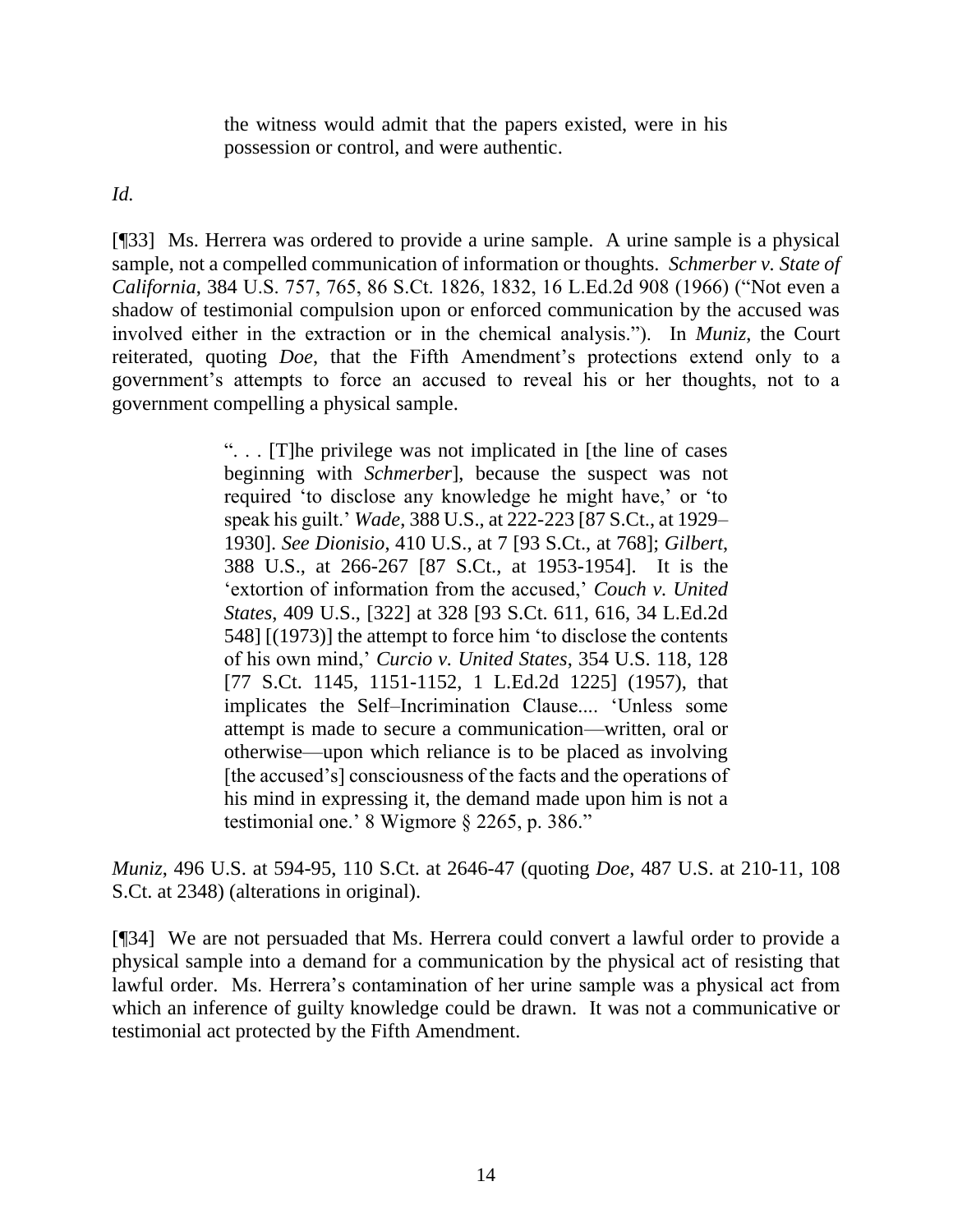## **2. Government Coercion**

[¶35] Given our conclusion that Ms. Herrera's contamination of her urine sample was not a communicative act, we could end our discussion at this point on the basis that she has not shown an obvious violation of a clear and unequivocal rule of law. However, because Ms. Herrera has intertwined her coercion and communicative acts arguments, and in the interest of addressing those arguments in their entirety, we will rule on her argument that Ms. Herrera's contamination of her urine sample was a compelled act.

[¶36] Ms. Herrera bases her coercion argument on the Supreme Court's holding in *Neville* that allowing evidence of a defendant's refusal to submit to testing does not violate the privilege against self-incrimination. *Neville*, 459 U.S. at 564, 103 S.Ct. at 923. She argues (emphasis in original):

> In [*Neville*], the Supreme Court held that the state court improperly ruled an implied consent statute which allowed a defendant's refusal to submit to a blood alcohol test to be used as evidence against him violated the privilege against selfincrimination. Although the decision considered South Dakota's implied consent statute, the Supreme Court's decision was not dependent upon the statutory language. Instead, the Supreme Court recognized that protecting the defendant from being *compelled* to testify against himself is the lynchpin of the Fifth Amendment protection. The *Neville* Court noted that the defendant was not compelled as that term is used under the Fifth Amendment because he was given a choice to submit or refuse.

[¶37] This argument misapprehends the *Neville* holding. In *Neville*, the Court held that "a refusal to take a blood-alcohol test, after a police officer has lawfully requested it, is not an act coerced by the officer, and thus is not protected by the privilege against selfincrimination." *Neville*, 459 U.S. at 564, 103 S.Ct. at 923 (footnote omitted). The Court did not condition its holding on an accused being offered a choice to refuse the testing. Instead, it held that the act of offering the choice does not compel a defendant to refuse and the refusal is therefore not protected by the Fifth Amendment.

> [T]he values behind the Fifth Amendment are not hindered when the state offers a suspect the choice of submitting to the blood-alcohol test or having his refusal used against him. The simple blood-alcohol test is so safe, painless, and commonplace, *see Schmerber*, 384 U.S., at 771, 86 S.Ct., at 1836, that respondent concedes, as he must, that the state could legitimately compel the suspect, against his will, to accede to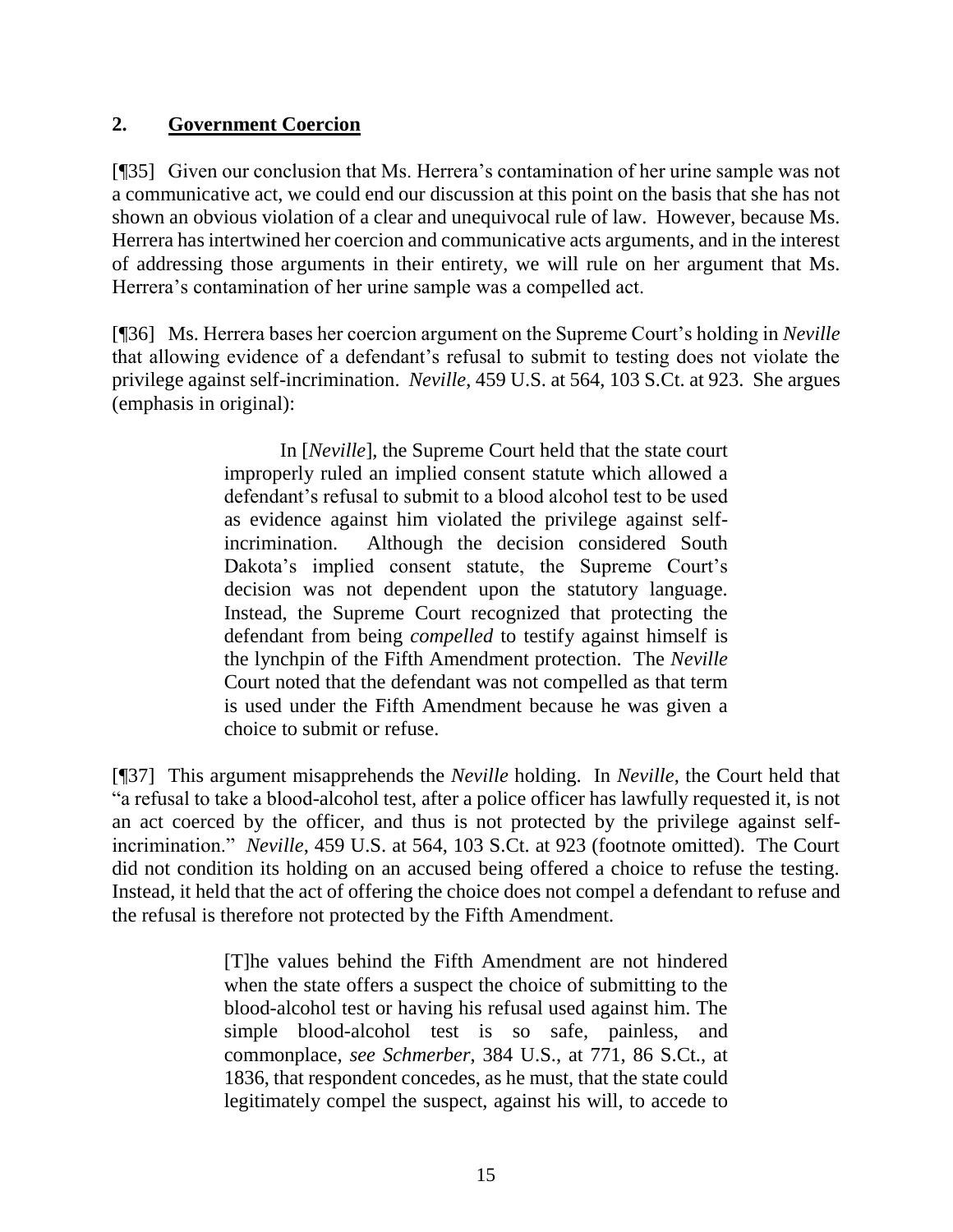the test. Given, then, that the offer of taking a blood-alcohol test is clearly legitimate, the action becomes no *less* legitimate when the State offers a second option of refusing the test, with the attendant penalties for making that choice. Nor is this a case where the State has subtly coerced respondent into choosing the option it had no right to compel, rather than offering a true choice. To the contrary, the State wants respondent to choose to take the test, for the inference of intoxication arising from a positive blood-alcohol test is far stronger than that arising from a refusal to take the test.

We recognize, of course, that the choice to submit or refuse to take a blood alcohol test will not be an easy or pleasant one for a suspect to make. But the criminal process often requires suspects and defendants to make difficult choices. *See*, *e.g.*, *Crampton v. Ohio*, decided with *McGautha v. California*, 402 U.S. 183, 213–217, 91 S.Ct. 1454, 1470–1472, 28 L.Ed.2d 711 (1971).

*Neville*, 459 U.S. at 563-64, 103 S.Ct. at 922-23.

[¶38] The Court's reasoning and holding in *Neville* were dependent not on the accused being offered an opportunity to refuse testing, but on ensuring the government did not compel the accused to make the choice of refusing. In short, the Supreme Court found no violation because South Dakota did not compel Neville to refuse testing.

[¶39] That this was the Court's reasoning is illustrated by our application of *Neville* in *Smith*. In *Smith*, the defendant was suspected in the murder of a woman, and investigators requested that he submit to DNA testing. *Smith*, ¶ 5, 199 P.3d at 1056. He refused, and the officers obtained a warrant and took samples for testing. *Id*. After his conviction, he appealed and claimed that his Fifth Amendment right to remain silent was violated when evidence of his refusal to consent to the DNA testing was admitted at trial. *Id*. ¶ 25, 199 P.3d at 1059. We rejected his claim. Applying *Neville*, we held that because the defendant had not been compelled to refuse consent, the evidence of his refusal was not protected by the Fifth Amendment. *Id*. ¶¶ 28-29, 32, 199 P.3d at 1060-61.

> Here, the investigators asked Mr. Smith to voluntarily give a DNA sample; after he refused, they obtained a warrant to obtain the sample. The DNA sample and the associated test results were not testimonial or communicative evidence and the State could compel him to provide the sample. By giving him the choice of providing a sample or refusing, the State did not coerce him and the evidence of his refusal did not fall